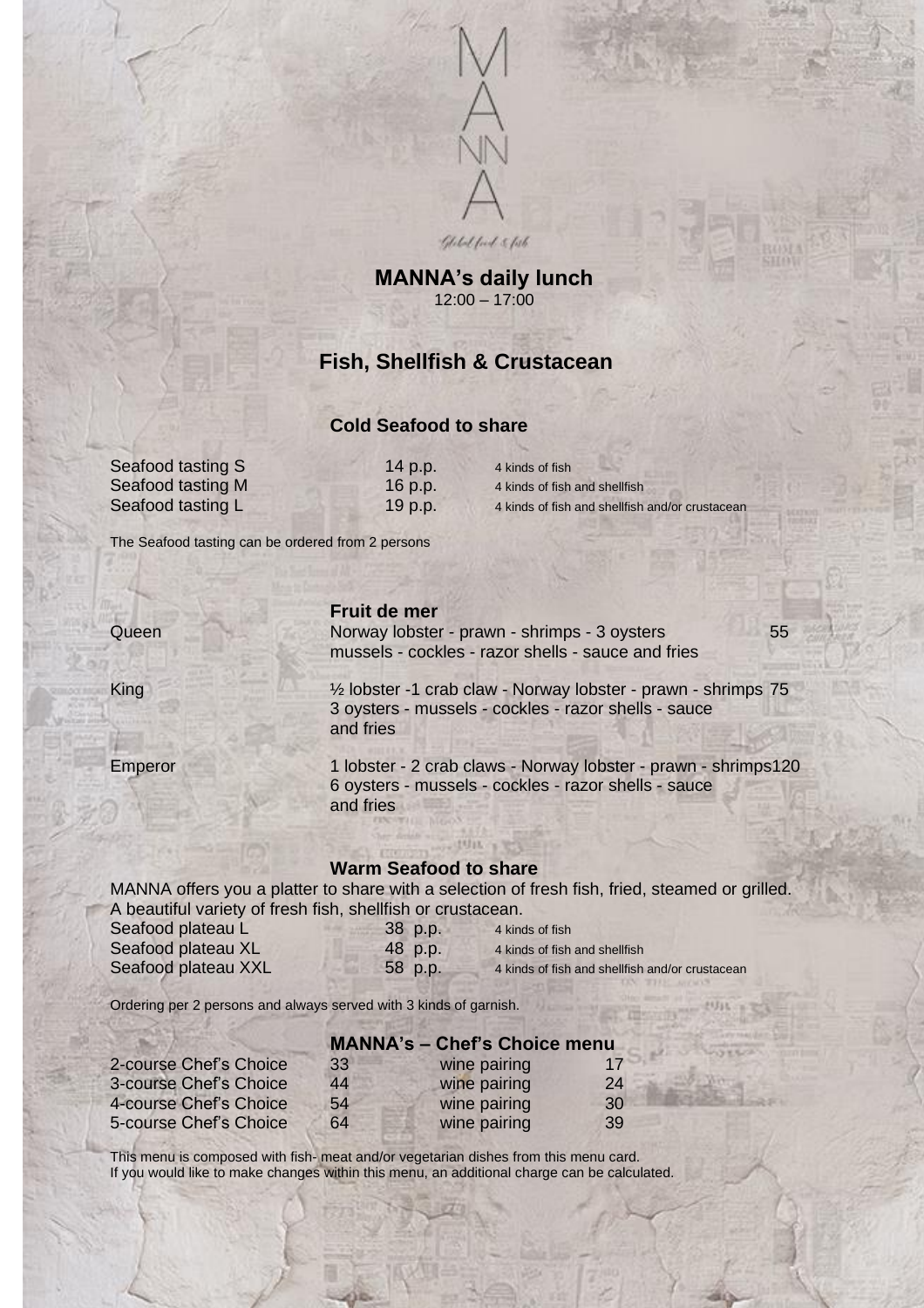

**MANNA's daily lunch** 12:00 – 17:00

|                                                                         | <b>Weekly Lunch Special - 2 courses</b><br>Our kitchen team is permanently motivated to be and<br>continue to be creative with coming up with the latest<br>culinary creations or the classic hits. | 27                    |
|-------------------------------------------------------------------------|-----------------------------------------------------------------------------------------------------------------------------------------------------------------------------------------------------|-----------------------|
| Bisque d'homard<br><b>Tomato broth</b>                                  | <b>Soup</b><br>shellfish - crustacean - rouille - croutons<br>burrata cream - brown shrimp - basil oil                                                                                              | 14<br>13              |
| Thai Tube<br>Seafood<br>Pata Negra                                      | <b>Salad</b><br>bok choy - mango - chili pepper - emping - cashew<br>lettuce leaves - Parmesan - tomato - croutons<br>panzanella - lettuce - tomato - Taggiasca olives                              | 13V<br>15<br>16       |
| Croque goat's cheese<br>Sea food club<br>Chicken club                   | <b>Sandwich</b><br>herb salad - honey - nuts<br>prawns or smoked salmon - egg - horseradish sauce<br>chicken - bacon - avocado - tomato - egg - curry                                               | 12V<br>13<br>13       |
| Scrambled egg<br>Sunny side up<br><b>Omelette MANNA</b><br>Egg benedict | <b>Eggs</b><br>fresh truffle - toast<br>3 fried eggs - ham - cheese and/or bacon<br>smoked salmon - green herbs<br>poached egg - smoked ham - Hollandaise                                           | 15V<br>12<br>13<br>12 |
| <b>MANNA's classic Bento</b>                                            | <b>Global food</b><br>sashimi salmon - tuna - Thai salad - oyster - yakitori<br>tempura shrimp- beef tataki - pho                                                                                   | 24                    |
| Lightly smoked swordfish<br>Beef carpaccio                              | avocado cream - kaffir lime - bergamot - watercress<br>green tomato - Galia melon vinaigrette<br>"the Original" - hand - beaten                                                                     | 15<br>17              |
| Foie gras                                                               | apple - brioche - aceto balsamic syrup                                                                                                                                                              | 23                    |
| Pasta linguine                                                          | Parmesan - black pepper - truffle - olive oil                                                                                                                                                       | 18 <sub>V</sub>       |
| Pasta shells                                                            | linguine - cockles - mussels - razor shells                                                                                                                                                         | 18                    |
| <b>Veal cheek</b>                                                       | morels – green peas – lupine – cream of hazelnut<br>crisp of arugula - string bean sauce                                                                                                            | 27                    |
| <b>Tournedos</b>                                                        | potato cream - asparagus - beech fungus                                                                                                                                                             | 38                    |
| <b>Tournedos Rossini</b>                                                | foie gras - truffle - potato cream -<br>vegetables - beech fungus<br>both tournedos takes a preparation time for 30 minutes                                                                         | 46                    |

## **Fishbar**

Catch of the Day Too much to mention! You will find our selection and current prices on the blackboard behind the Seafood Bar. Please feel free to consult our kitchen staff about possible preparations. Complete your dishes by ordering one or more garnishes with your choice of fish.